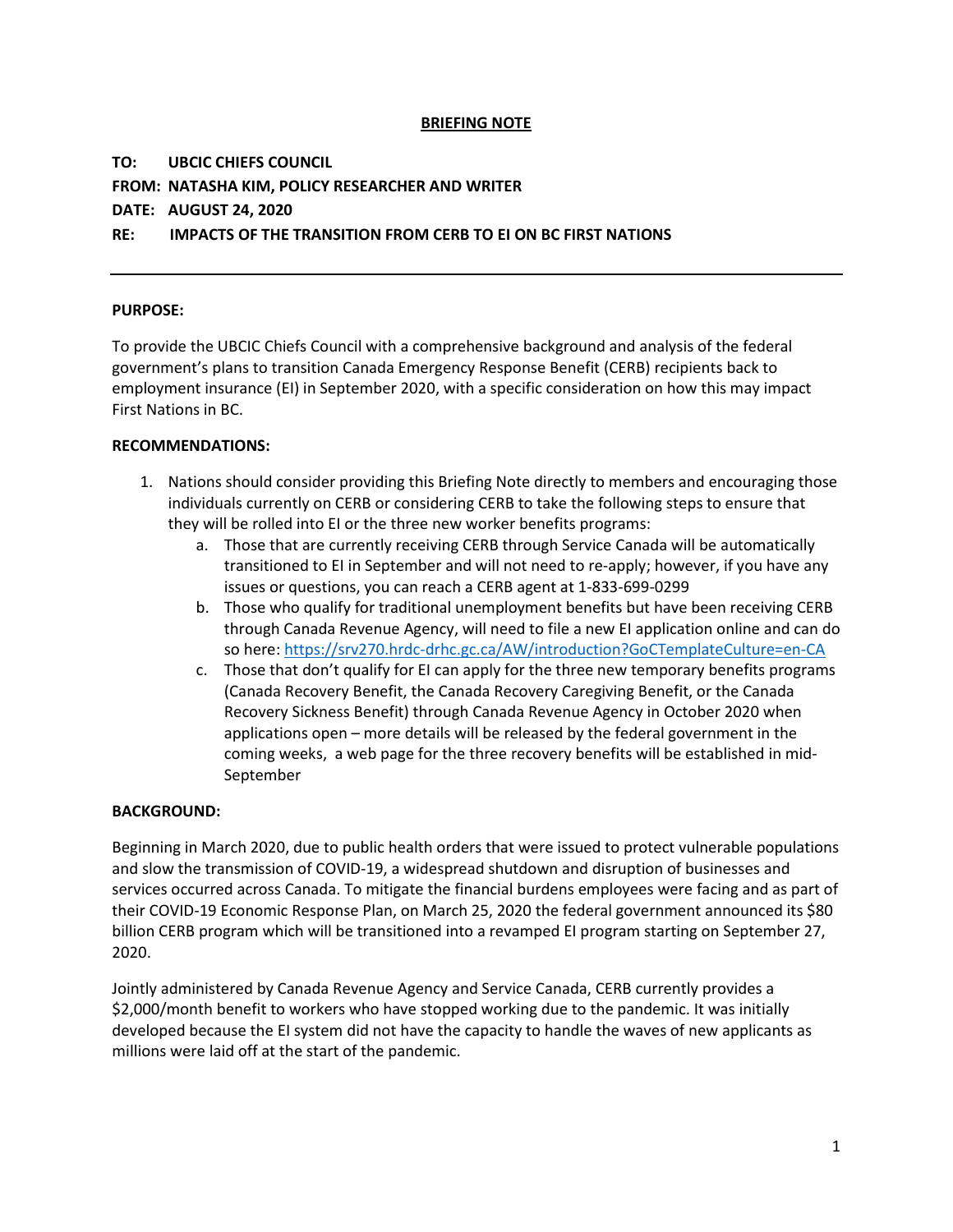## *Considerations Specific to First Nations in BC*

It is important to note that First Nations in BC have been uniquely impacted by COVID-19 in every aspect of their lives; their treatment throughout the pandemic was and is beset by systemic inequities, discrimination, and fragmented government aid and action that has exacerbated pre-existing socioeconomic challenges related to housing, food security, and health-care.

Indigenous employees in industries particularly hit hard by these measures – tourism, hospitality, retail, and food services – faced reduced work hours, mental and physical stress, unemployment, and great financial instability. 91% of Indigenous hospitality and tourism businesses have closed or now operate only in a limited capacity.<sup>1</sup> Furthermore, micro-businesses on reserve have limited or no access to mainstream or COVID-relief funding. Many Indigenous businesses experienced trouble and frustration determining which relief programs they can access, and how to properly complete applications. The Indigenous Business and Investment Council (IBIC)'s [COVID-19 Indigenous Business Survey,](https://www.bcibic.ca/wp-content/uploads/2020/05/IBIC-COVID19-Indigenous-Business-Survey-Final-Report-2020504.pdf) conducted from April 22-29<sup>th</sup> 2020, also highlighted how 84% are seeing a "drop in revenue, business, or deal flow," and 89% are anticipating a further "decrease in revenue in the near-term." The financial stress that Indigenous business and employees are undergoing has intensified food insecurity, essential supply shortages, and the mismanagement of traditional food sources related to fishing and hunting. According to Indigenous Services Canada, First Nations' largest expenditures in light of COVID-19 have been in relation to food supplies and security. $2^2$ 

## *CCPA Recommendations*

Economist David Macdonald of the Canadian Centre for Policy Alternatives (CCPA) provided an in-depth overview of the negative repercussions of the shift to EI estimating that of the 1.4 million CERB recipients that would qualify for EI under the current rules, three quarters would still get payments less than CERB flat rate of \$500 per week. In addition, the switchover to EI would disproportionately impact women as Macdonald estimates that 57% of CERB recipients at risk of being ineligible for EI are women.<sup>3</sup>

These statistics did not bode well for Indigenous communities and others financially hit the hardest by COVID-19, including women and low-wage, racialized workers. Already struggling with paying rent, balancing childcaring responsibilities and maintaining employment, Indigenous parents or caregivers who stopped working due to a lack of childcare do not qualify under the current rules for EI. Typically, those that are self-employed or work part-time also cannot enroll in EI. Furthermore, there were around 150,000 people who made \$5000 in the past year but do not have enough employment hours to qualify. In order to ensure everyone is considered, the CCPA released an "[Alternative Federal Budget Recovery](https://www.policyalternatives.ca/sites/default/files/uploads/publications/National%20Office/2020/07/AFhttps:/www.policyalternatives.ca/sites/default/files/uploads/publications/National%20Office/2020/07/AFB%202020%20recovery%20plan.pdfB%202020%20recovery%20plan.pdf)  [Plan](https://www.policyalternatives.ca/sites/default/files/uploads/publications/National%20Office/2020/07/AFhttps:/www.policyalternatives.ca/sites/default/files/uploads/publications/National%20Office/2020/07/AFB%202020%20recovery%20plan.pdfB%202020%20recovery%20plan.pdf)" on July 21, 2020 which contained amendments to the EI system, including:

- Creating a floor on benefits of \$500 a week or increase the rate from 55% to 75% of income for those who are EI-eligible but didn't make much before becoming unemployed
- EI qualifying hours should be reduced to a universal 300 over the prior year

<sup>1</sup> COVID-19 Support to British Columbia First Nations: Highlights of ISC BC Region Comprehensive Outreach - May 12, 2020 [\(https://documentcloud.adobe.com/link/review?uri=urn:aaid:scds:US:cdf0d834-cd5c-477c-baee-](https://documentcloud.adobe.com/link/review?uri=urn:aaid:scds:US:cdf0d834-cd5c-477c-baee-24ff60200893)[24ff60200893\)](https://documentcloud.adobe.com/link/review?uri=urn:aaid:scds:US:cdf0d834-cd5c-477c-baee-24ff60200893)

 $<sup>2</sup>$  Ibid.</sup>

<sup>3</sup> [https://behindthenumbers.ca/2020/08/10/whats-at-stake-in-the-move-from-cerb-to](https://behindthenumbers.ca/2020/08/10/whats-at-stake-in-the-move-from-cerb-to-ei/?mc_cid=df03eb209e&mc_eid=249e8a44da)[ei/?mc\\_cid=df03eb209e&mc\\_eid=249e8a44da](https://behindthenumbers.ca/2020/08/10/whats-at-stake-in-the-move-from-cerb-to-ei/?mc_cid=df03eb209e&mc_eid=249e8a44da)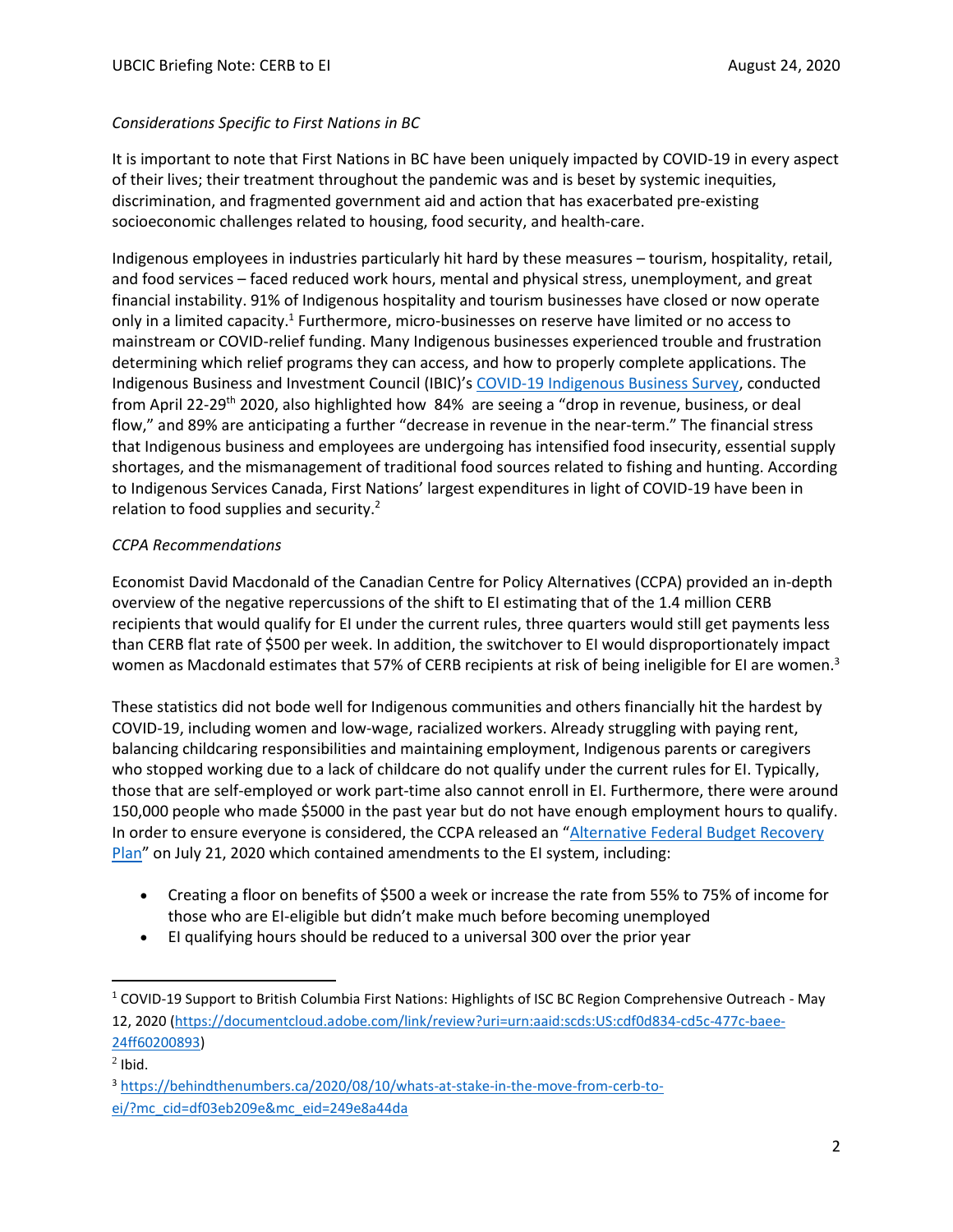- EI should be altered to cover gig and self-employed workers, and parents who had to reduce or halt work hours to care for children or dependents
- EI should move to an attestation basis for the first payment, which will help those who might not have their official layoff paperwork in order

## *Details of CERB and EI Systems*

The terms and conditions of the current CERB and EI systems are outlined in detail below. It should be noted that a worker cannot be paid CERB and EI for the same period. Workers can apply for CERB if they have stopped working because of COVID-19; if they became eligible for EI regular or sickness benefits on March 15, 2020, or later, their Employment Insurance claim will be automatically processed through the Canada Emergency Response Benefit. Those who are already being paid their EI regular benefits cannot apply for CERB and will continue to receive their EI benefits until the end of their benefit period.

## Canadian Emergency Response Benefit (CERB)

| What it is                                                                                                                                                                                                                                                                                                                                                                                                                       | Eligibility                                                                                                                                                                                                                                                                                                                                                                                                                                                                                                                                                                                       |
|----------------------------------------------------------------------------------------------------------------------------------------------------------------------------------------------------------------------------------------------------------------------------------------------------------------------------------------------------------------------------------------------------------------------------------|---------------------------------------------------------------------------------------------------------------------------------------------------------------------------------------------------------------------------------------------------------------------------------------------------------------------------------------------------------------------------------------------------------------------------------------------------------------------------------------------------------------------------------------------------------------------------------------------------|
| A \$2,000/month benefit for a<br>maximum of 24 weeks (equivalent to<br>\$500/week) for workers who have<br>stopped working for reasons related<br>to COVID-19, including:<br>- If you are in quarantine or sick;<br>-You are taking care of others<br>because they are in quarantine or<br>sick; and/or<br>- You are taking care of children<br>or other dependents because<br>their care facility is closed due to<br>COVID-19. | Those:<br>Residing in Canada, who are at least 15 years old;<br>٠<br>Who have stopped working because of reasons related to<br>٠<br>COVID-19 or are eligible for Employment Insurance regular<br>or sickness benefits or have exhausted their Employment<br>Insurance regular benefits or Employment Insurance fishing<br>benefits between December 29, 2019 and October 3, 2020;<br>Who had employment and/or self-employment income of<br>$\bullet$<br>at least \$5,000 in 2019 or in the 12 months prior to the date<br>of their application; and,<br>Who have not quit their job voluntarily. |

## Employment Insurance (EI):

| What it is                                                                                                                                                                                                                                                                                                     | Eligibility                                                                                                                                                                                                                                                    |
|----------------------------------------------------------------------------------------------------------------------------------------------------------------------------------------------------------------------------------------------------------------------------------------------------------------|----------------------------------------------------------------------------------------------------------------------------------------------------------------------------------------------------------------------------------------------------------------|
| El is an unemployment insurance program that<br>provides regular benefits to individuals who have<br>lost their jobs through no fault of their own (i.e.,<br>due to shortage of work, seasonal or mass lay-offs)<br>for between $14 - 45$ weeks, depending on the<br>unemployment rate in the worker's region. | Been employed in insurable employment<br>$\bullet$<br>and accumulated between 420-700 hours<br>of work during the qualifying period;<br>Been without work and pay for a minimum<br>$\bullet$<br>of seven consecutive days over the<br>previous 52-week period; |
| For most people, the basic rate for calculating EI<br>benefits is 55% of their average insurable weekly<br>earnings, up to a maximum amount. As of January<br>1, 2020, you can receive a maximum amount of                                                                                                     | Have worked for the necessary number of<br>$\bullet$<br>insurable employment hours over the last<br>52-week period or since the beginning of<br>the last El claim.                                                                                             |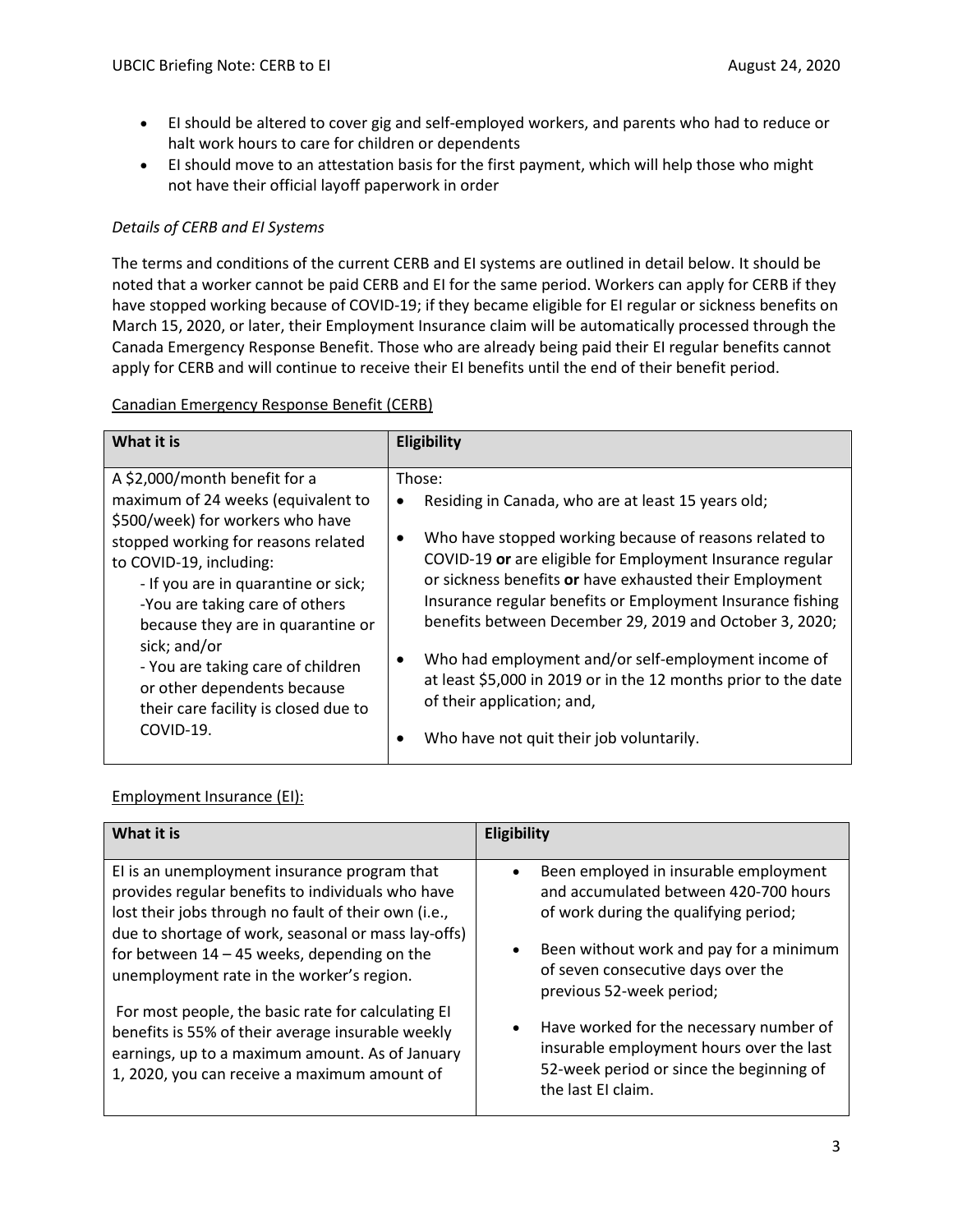# \$573 per week.

## **CURRENT STATUS**

The government's [most recent CERB figures](https://www.canada.ca/en/services/benefits/ei/claims-report.html) show \$68.46 billion in benefits to 8.58 million applicants over the course of the program. About half of those recipients have gone to EI-eligible workers. As of August 2, 4.7 million Canadians were receiving CERB, approximately 10 times more than what the [EI](https://www150.statcan.gc.ca/t1/tbl1/en/tv.action?pid=1410001101)  [system supported in February 2020](https://www150.statcan.gc.ca/t1/tbl1/en/tv.action?pid=1410001101) (443,000 people) before the pandemic hit Canada.

Despite the widespread dependence on CERB, on July 31, 2020, the federal government announced they would be transitioning CERB recipients back to an EI support system as the final CERB pay period was set to end on August 29, 2020. Prime Minister Justin Trudeau stated that no one would be left behind and that the goal was to move everyone receiving CERB to EI, covering anyone looking for work "with a better, 21st-century EI system." However, this move stands to have massive repercussions millions of workers, specifically those that did not qualify for EI before the pandemic. According to the July Labour Force Survey (LFS), 2.1 million CERB recipients would not be eligible for EI under existing EI rules and could slip through cracks in the switchover unless adequate reforms are made.

On August 20, 2020, the federal government announced further details of their revamped EI program and the creation of three new benefit programs that are part of their new \$37 billion income support plan for workers. This plan will include the following measures:

- Originally set to end August 29, 2020 **CERB will be extended for another 4 weeks**
- **EI modifications:** the government is increasing the EI benefits to a minimum of \$400/week (previously there was no floor on how little workers could get); reducing the hours of eligible employment in the past year from 420-700 hours to 120 hours to account for the disruptions and shorter work hours arising from the pandemic; and allowing claimants to receive at least 26 weeks or 6 months of benefits (usually the number of weeks of benefits ranges from 14-45 depending on the local unemployment rate)
	- o Ultimately, this means those that are eligible for EI will receive a minimum of \$400/week to a maximum of \$573/week for at least 26 weeks
- **Those that don't qualify for EI** can apply for three new temporary benefits that will be administered by CRA, with applications opening in October 2020:
	- o **The Canadian Recovery Benefit**: a \$400 weekly benefit for up to 26 weeks for those that are self-employed or don't meet the bar for EI
	- o **The Canadian Recovery Sickness Benefit**: a \$500 weekly benefit for up to two weeks for those who do not have paid sick leave and become sick or must selfisolate due to reasons related to COVID-19
	- o **Canada Recovery Caregiving Benefit**: a \$550 weekly caregiving benefit for anyone can't work because they're caring for a dependent or a child in the wake of school and daycare closures
- Upcoming changes to allow workers to keep more of their benefits even while working, eliminating the earnings cliff (the sudden decrease in public benefits that can occur with a small increase in earnings) created under CERB that created a dis-incentive to work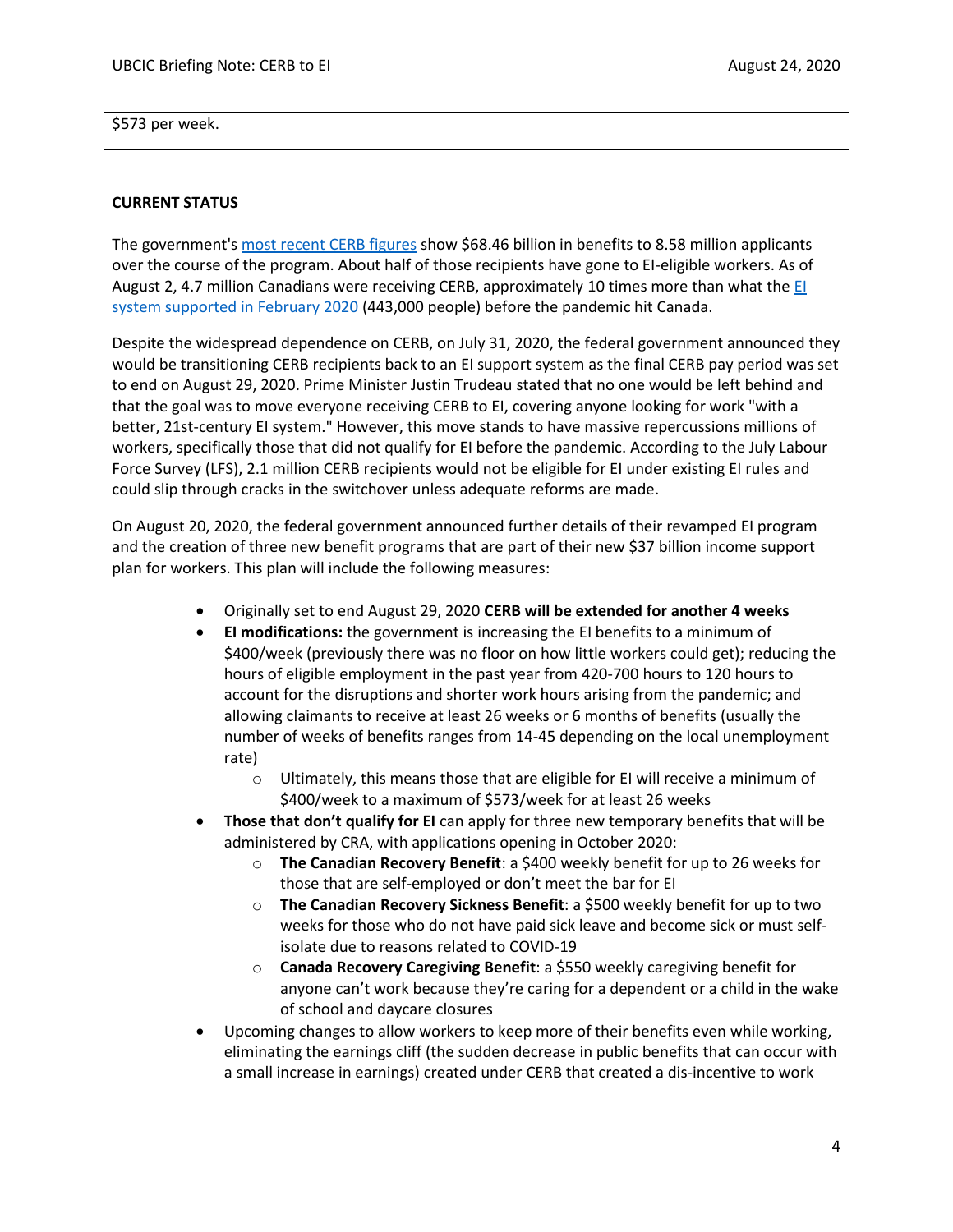The EI changes and the three new benefits will go into effect September 27, 2020 and remain in force for one year. The expected costs to taxpayers are as follows: \$8 billion for the one-month extension of CERB, \$7 billion for the planned modifications for the EI program, and \$22 billion for the three new benefits programs.

## **ANALYSIS**

As it was alarmingly projected that 2.1 million people receiving CERB would not qualify for EI under the current conditions, First Nations have a vested interest in ensuring they are not overlooked or underserved in the upcoming transition from CERB to EI. Moving forward, First Nations will need to be proactive in their applications to EI and the other income support programs, ensuring that any changes do not unintentionally or intentionally undermine their financial prospects and wellbeing.

As applying for benefits and income supports can be a convoluted and oftentimes frustrating process, First Nations should read the full eligibility criteria and instructions for how to apply on Service Canada's website (links in appendix) and contact Service Canada agents directly for clarification and more information that will continue to be released in the upcoming months.

Although the COVID-19 pandemic has had severe economic impacts on First Nation communities and families across the province, the federal government has not provided publicly available disaggregated data to determine how many Indigenous workers are currently on CERB. Moving forward, the government should disclose this data to help identify gaps in the accessibility of benefits for First Nations and to create a comprehensive picture of the impacts CERB and other income support programs have on Indigenous and other racialized workers. Needless to say, with the intersecting and deepening socioeconomic challenges Indigenous peoples are shouldering, and with many Indigenous businesses disproportionately impacted by the social distancing directives and travel restrictions, it is imperative that their workers are able to access a benefit system like CERB that does not unfairly curtail payments or exclude the most vulnerable.

Fortunately, for the most part, the federal government's new \$37 billion income support plan for workers addresses the existing EI service gaps and is aligned with some of the CCPA's recommendations from their Alternative Federal Budget Recover Plan. Most significant are the changes to the payment thresholds and eligibility terms for EI. Normally, the current EI funding formula would be calculated at 55% of a worker's previous weekly earnings to a maximum of \$573/week, with no floor on EI benefits. This meant that workers would make on average \$312/week– vastly below CERB amount of \$500/month. Consequently, the government has introduced a floor on EI benefits of \$400/week for at least 26 weeks and reduced the qualifying employment hours to 120 hours (equivalent to three weeks) in the past year. The \$400 floor now means recipients will get between that and the maximum \$573/week, a significant boost for many.

Furthermore, self-employed and gig workers, out-of-work mothers/parents, and others who wouldn't normally qualify for EI can now apply to three different streams of funding on an attestation basis: the Canada Recovery Benefit, the Canada Recovery Sickness Benefit, and the Canada Recovery Caregiving Benefit. They will also be able to earn up to \$38,000 in annual net income from employment or selfemployment while receiving payments. Also helpful is the government's decision to extend CERB eligibility for another month, allowing workers who were set to run out of CERB payments at the end of August to have more breathing space and time to seek employment.